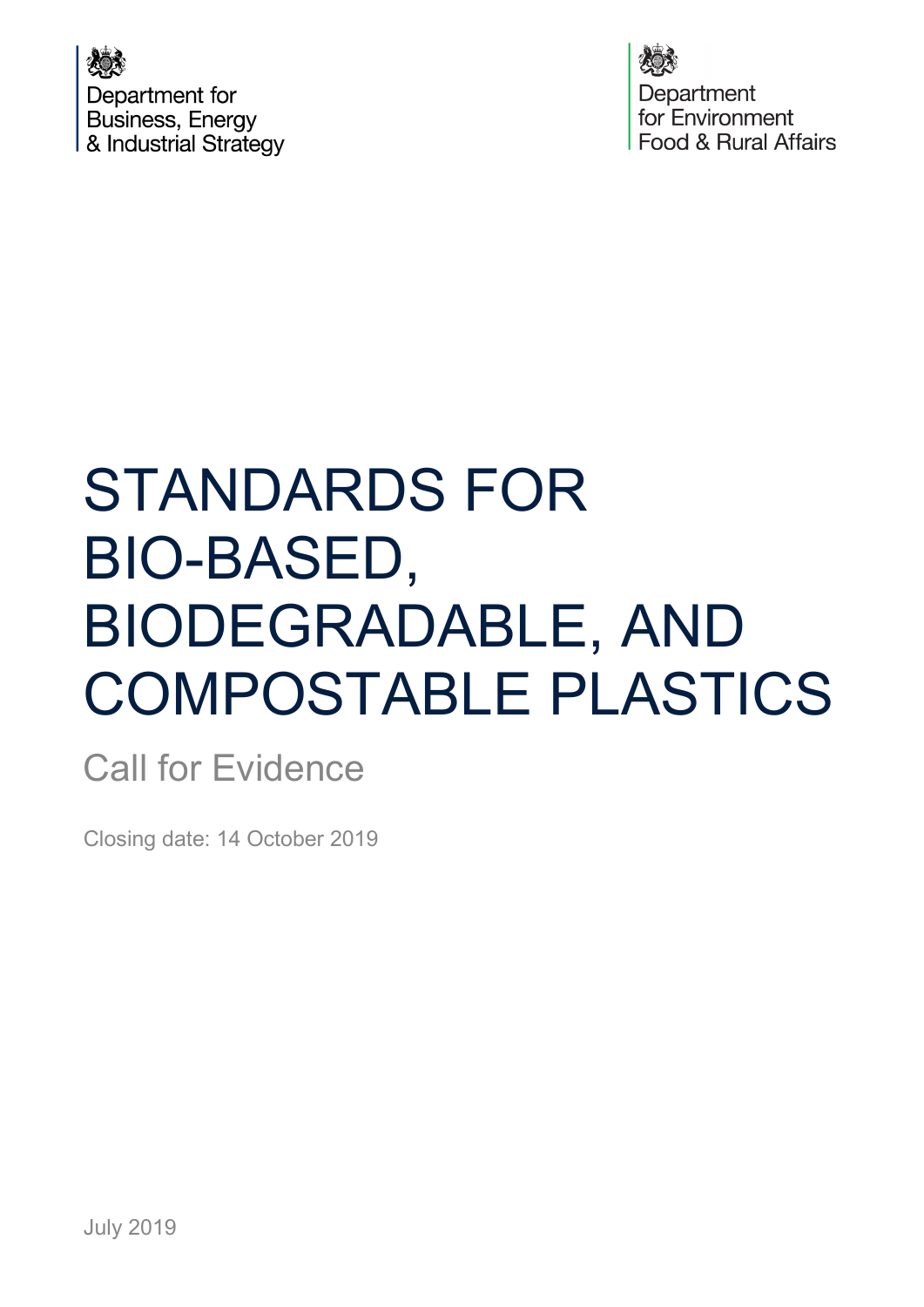



© Crown copyright 2019

This publication is licensed under the terms of the Open Government Licence v3.0 except where otherwise stated. To view this licence, visit [nationalarchives.gov.uk/doc/open-government-licence/version/3](http://nationalarchives.gov.uk/doc/open-government-licence/version/3/) or write to the Information Policy Team, The National Archives, Kew, London TW9 4DU, or email: [psi@nationalarchives.gsi.gov.uk.](mailto:psi@nationalarchives.gsi.gov.uk)

Where we have identified any third-party copyright information you will need to obtain permission from the copyright holders concerned.

Any enquiries regarding this publication should be sent to us at:

[ukbioeconomystrategy@beis.gov.uk](mailto:ukbioeconomystrategy@beis.gov.uk)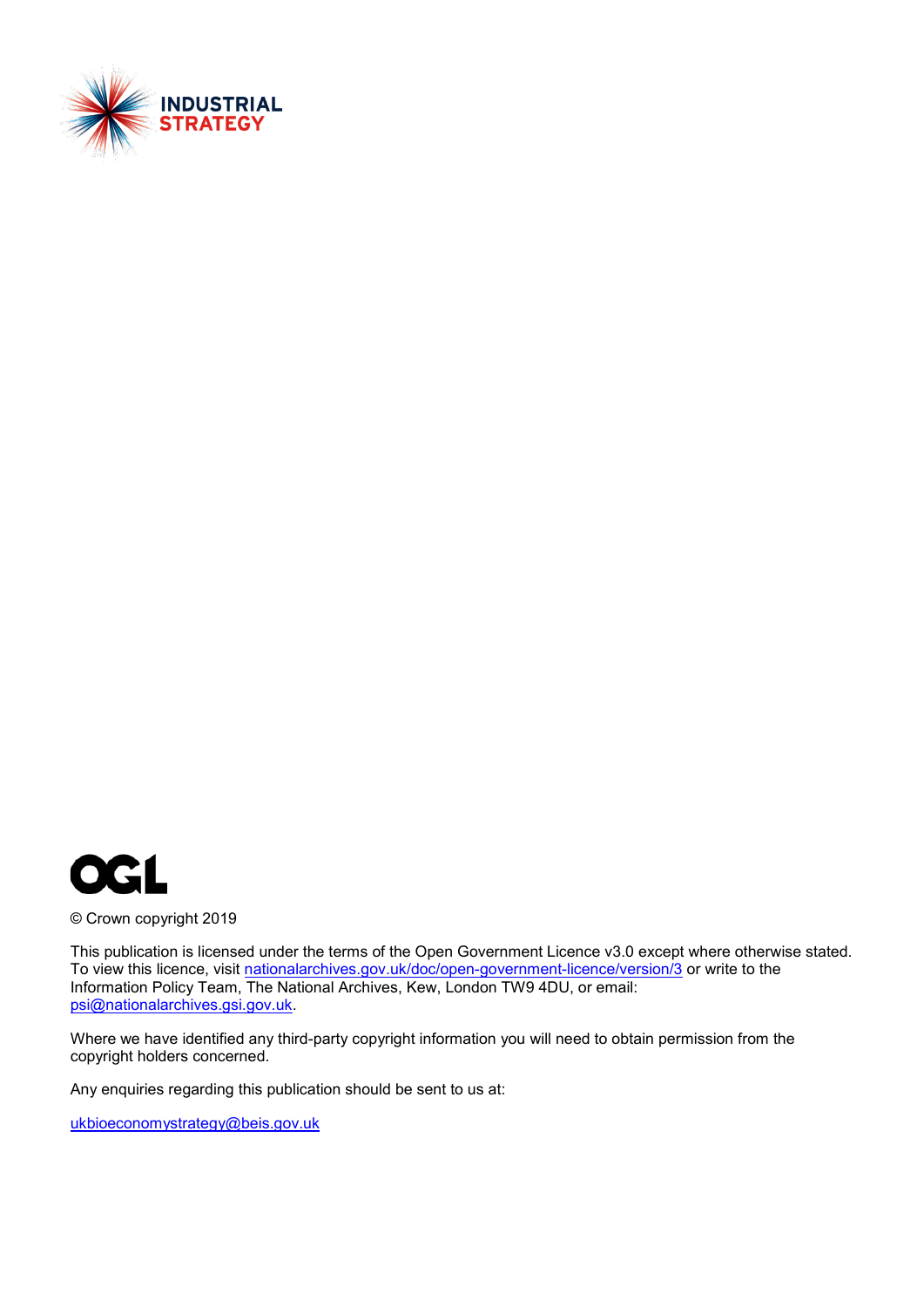## <span id="page-2-0"></span>Foreword / Introduction

.

The government published its [Growing the Bioeconomy Strategy](https://assets.publishing.service.gov.uk/government/uploads/system/uploads/attachment_data/file/761856/181205_BEIS_Growing_the_Bioeconomy__Web_SP_.pdf) on 5 December 2018, a collective approach from across government, industry and the research community to transform the UK economy through the power of bioscience and biotechnology.

We committed to work with UK Research and Innovation (UKRI) and industry to seek evidence on the demand, benefits and implications of standards for bio-based and biodegradable plastics.

Following the Bioeconomy Strategy, [Our Waste, Our Resources: A Strategy for England](https://assets.publishing.service.gov.uk/government/uploads/system/uploads/attachment_data/file/765914/resources-waste-strategy-dec-2018.pdf) was published on 18 December 2018 which reiterated this commitment. The approach is also intended to support the objectives of other key government initiatives including the 25 Year Environment Plan and Industrial Strategy.

Global consumption of plastic material continues to grow and the UN has predicted that plastic production will account for 20% of all the world's total oil consumption by 2050, if we continue to produce at current levels. As part of our response, the Industrial Strategy Challenge Fund Wave 3 includes a £60m challenge on smart, sustainable plastics which will develop new forms of plastic and consumer-friendly packaging formats in order to help reduce waste and address other environmental impacts. Innovative solutions to this issue bring with them the potential for growth and jobs in sectors that can help provide solutions. At this stage there are no proposals on which we are seeking comments and no specific implications for any parties. We hope that this call for evidence will help provide us with information to help us make decisions on possible future actions.

We are looking for robust evidence backed by scientific theory, direct practical experience, or analysis, rather than opinion. This could include reference to relevant case studies, trials, academic literature or published statistics, as well as an indication of the level of consensus amongst experts working on this topic.

We will consider the response from industry, the research community, and other interested parties on the demand, benefits, and implications of standards for bio-based and biodegradable plastics. The evidence received will inform our next steps in this area. We aim to publish a response to this call for evidence within 12 weeks of it closing.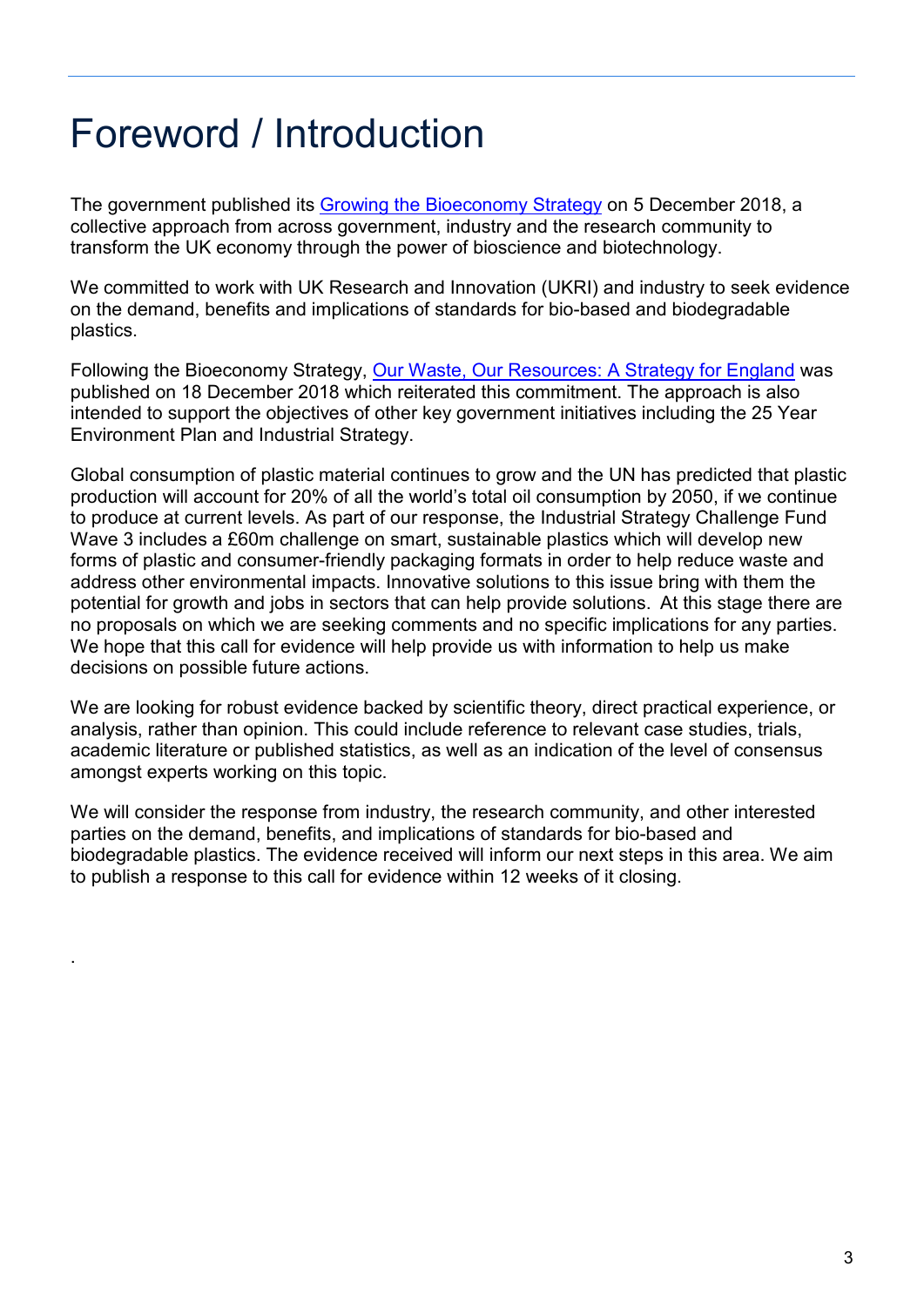## <span id="page-3-0"></span>Contents

|                                                                                                                                                                                                                                      | 3              |
|--------------------------------------------------------------------------------------------------------------------------------------------------------------------------------------------------------------------------------------|----------------|
|                                                                                                                                                                                                                                      | $\overline{4}$ |
|                                                                                                                                                                                                                                      | $\sim$ 5       |
|                                                                                                                                                                                                                                      |                |
|                                                                                                                                                                                                                                      | 11             |
|                                                                                                                                                                                                                                      | 12             |
|                                                                                                                                                                                                                                      | 15             |
| Existing and Potential Biodegradability Standards [1982] [2012] [2013] [2013] [2014] [2014] [2014] [2014] [2015] [                                                                                                                   | 16             |
|                                                                                                                                                                                                                                      | 18             |
| Impacts on Waste Processing <b>Commission Control of the United States and Control Control Control of the United States and Control Of the United States and Control Of the United States and Control Of the United States and C</b> | 19             |
|                                                                                                                                                                                                                                      | 20             |
|                                                                                                                                                                                                                                      | 21             |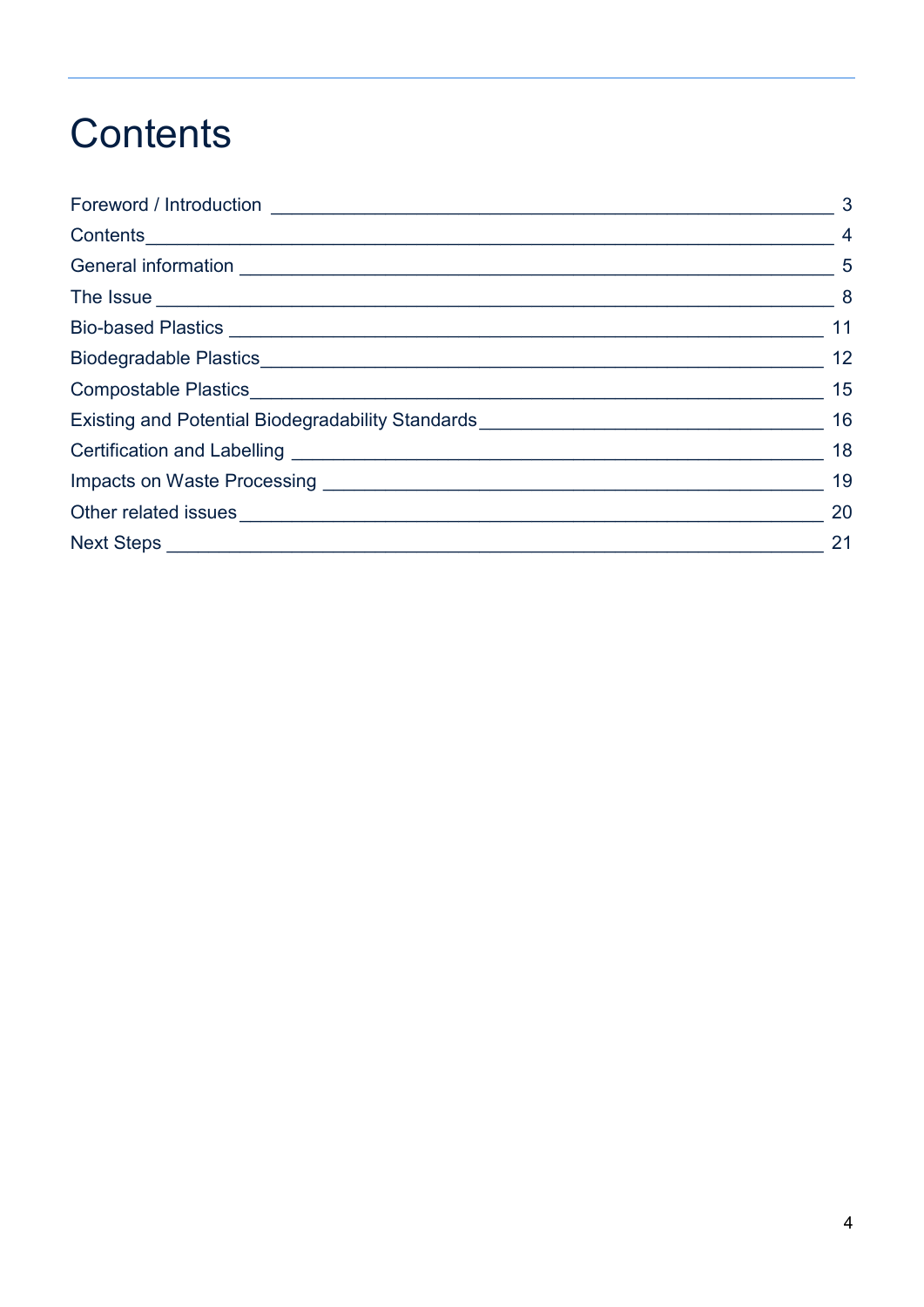## <span id="page-4-0"></span>General information

### Why we are consulting

We are seeking evidence to identify gaps and to provide expert advice on:

- a) The overall sustainability of bio-based and biodegradable plastic products, particularly when in comparison with those made from other materials. This could include all aspects of a product's life-cycle and will help in assessing whether technical standards or other related options are suitable mechanisms to add value for such products;
- b) Existing relevant plastic degradation standards and how, or if, they might be promoted without any adverse effects to the environment and disposal routes;
- c) The design and implementation of standards for biodegradable plastics to ensure that they fully biodegrade in a reasonable timeframe in specified environments.

There are parallel initiatives in place that are looking at the broader issues related to waste plastic pollution, therefore we are not seeking evidence on this wider topic through this Call for Evidence.

### Consultation details

**Issued:** 22 July 2019

**Respond by:** 14 October 2019

#### **Enquiries to:**

Peter Cottrell Bioeconomy and Plastics Team Department for Business, Energy and Industrial Strategy 4th Floor, Orchard 1 1 Victoria Street London SW1H 0ET Tel:020 7215 1330

Email: [ukbioeconomystrategy@beis.gov.uk](mailto:ukbioeconomystrategy@beis.gov.uk)

**Consultation reference:** Standards for biodegradable, compostable and bio-based plastics: call for evidence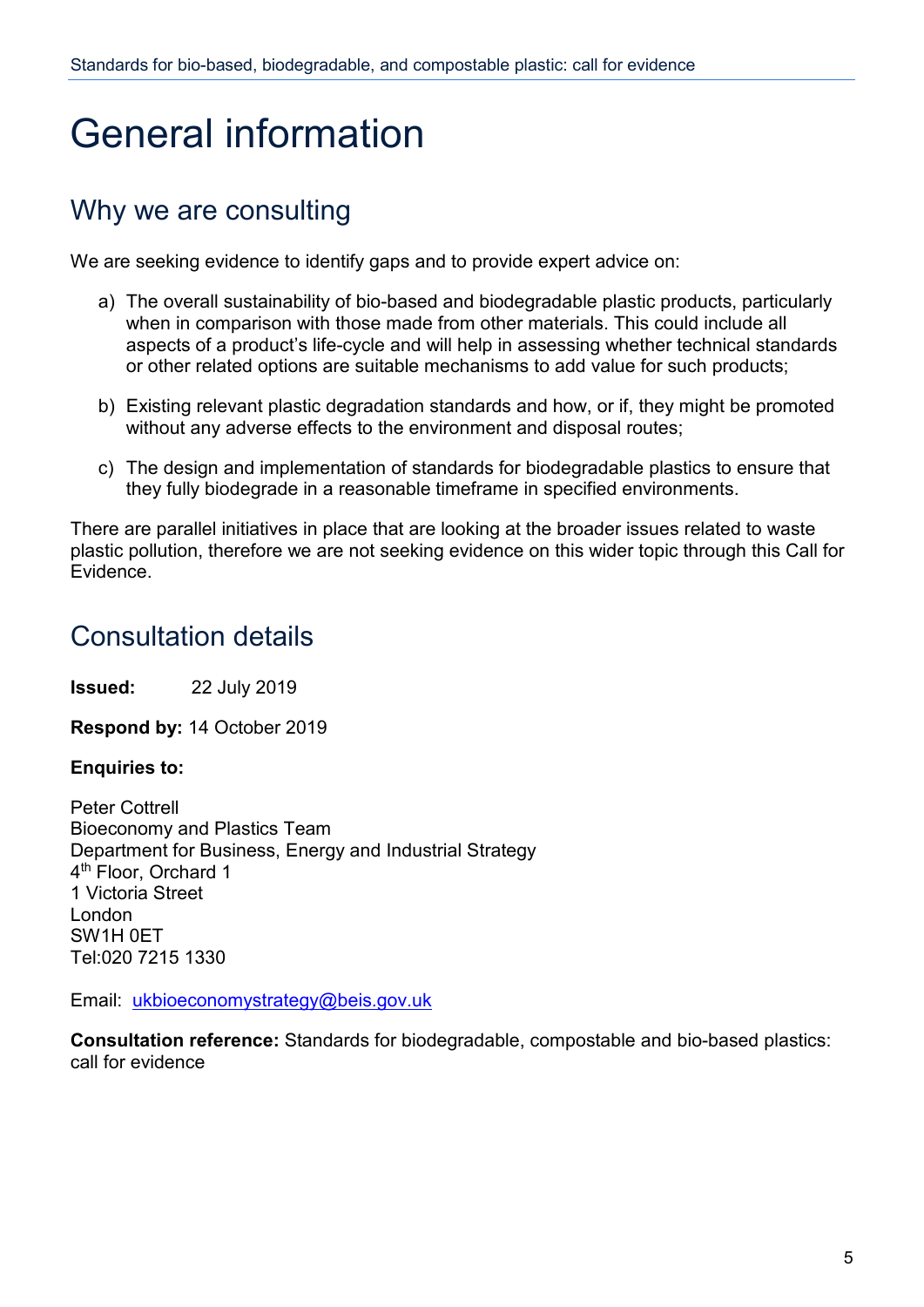#### **Audiences:**

We welcome views from interested parties, with a particular focus on:

Environmental scientists interested in the movement of plastics and their interaction with natural ecosystems, working on biodegradable polymers, marine bio-degradative processes, and freshwater, marine, and terrestrial biologists.

Bioscience or biotechnology practitioners working on the development or application of biobased or biodegradable plastics.

Standards authorities and those with standards committee experience.

Manufacturers, waste processors, and other stakeholders in industry.

Consumers and producers of biodegradable, compostable, and bio-based plastic products, in addition to certification authority experts, social scientists, NGOs, retailers and plastics reprocessors.

#### **Territorial extent:**

UK-wide. The topics covered by this Call for Evidence are relevant for the whole of the UK, and we encourage input from experts across England and the Devolved Administrations.

#### How to respond

**Respond online at:** [beisgovuk.citizenspace.com/im/biodegradable-compostable-biobased](https://beisgovuk.citizenspace.com/im/biodegradable-compostable-biobased-plastics)[plastics](https://beisgovuk.citizenspace.com/im/biodegradable-compostable-biobased-plastics)

or

**Email to:** [ukbioeconomystrategy@beis.gov.uk](mailto:ukbioeconomystrategy@beis.gov.uk)

**Write to:**

Peter Cottrell Bioeconomy and Plastics Team Department for Business, Energy and Industrial Strategy 4th Floor, Orchard 1 1 Victoria Street London SW1H 0ET

Tel: 020 7215 1330

When responding, please state whether you are responding as an individual or representing the views of an organisation.

Your response will be most useful if it is framed in direct response to the questions posed, though further comments and evidence are also welcome.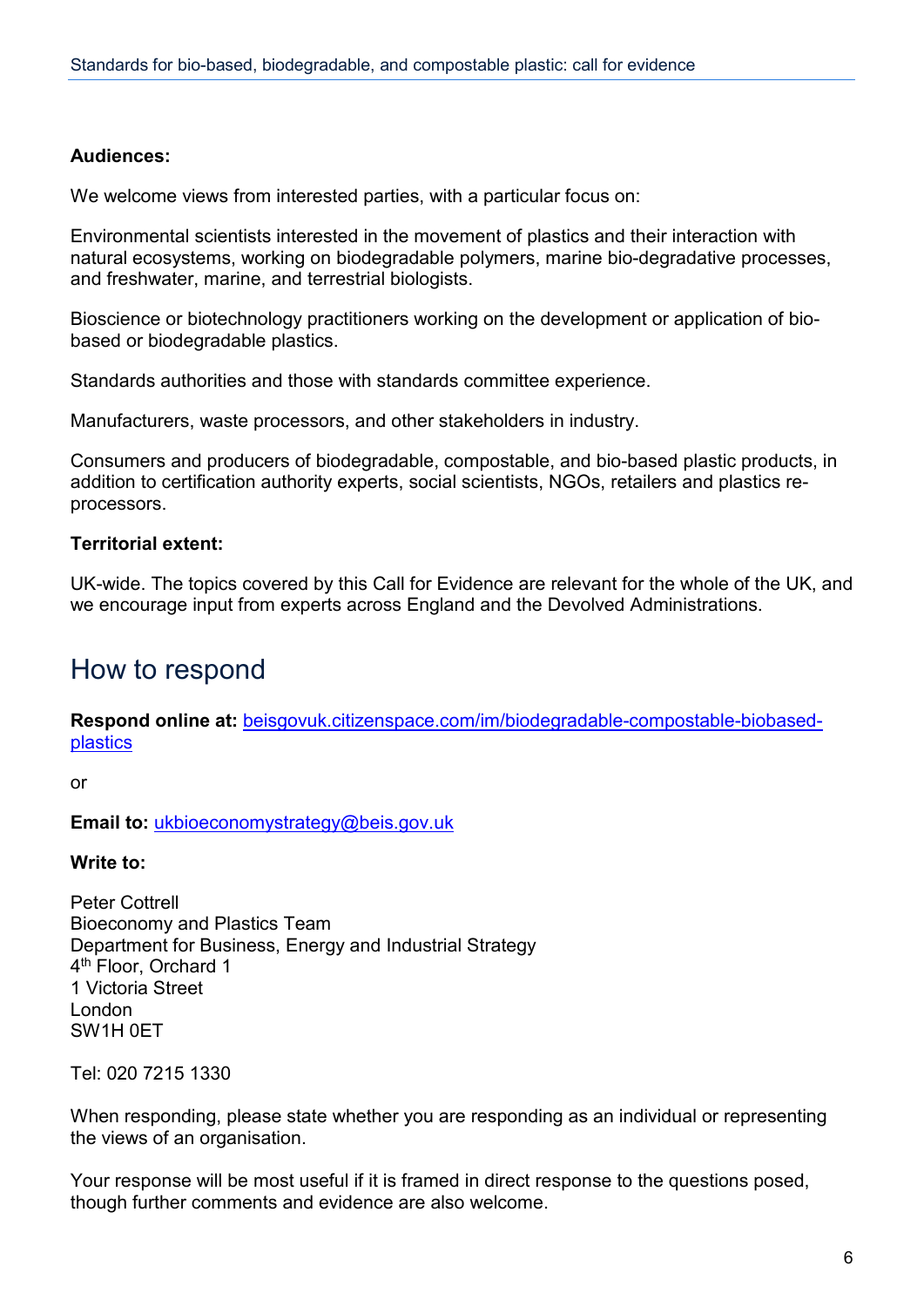#### Confidentiality and data protection

Information you provide in response to this consultation, including personal information, may be disclosed in accordance with UK legislation (the Freedom of Information Act 2000, the Data Protection Act 2018 and the Environmental Information Regulations 2004).

If you want the information that you provide to be treated as confidential please tell us but be aware that we cannot guarantee confidentiality in all circumstances. An automatic confidentiality disclaimer generated by your IT system will not be regarded by us as a confidentiality request.

We will process your personal data in accordance with all applicable UK and EU data protection laws. See our [privacy policy.](https://www.gov.uk/government/organisations/department-for-business-energy-and-industrial-strategy/about/personal-information-charter)

We will summarise all responses and publish this summary on [GOV.UK.](https://www.gov.uk/government/publications?keywords=&publication_filter_option=closed-consultations&topics%5B%5D=all&departments%5B%5D=department-for-business-energy-and-industrial-strategy&official_document_status=all&world_locations%5B%5D=all&from_date=&to_date=) The summary will include a list of names or organisations that responded, but not people's personal names, addresses or other contact details.

#### Quality assurance

This consultation has been carried out in accordance with the government's [consultation](https://www.gov.uk/government/publications/consultation-principles-guidance)  [principles.](https://www.gov.uk/government/publications/consultation-principles-guidance)

If you have any complaints about the way this consultation has been conducted, please email: [beis.bru@beis.gov.uk.](mailto:beis.bru@beis.gov.uk)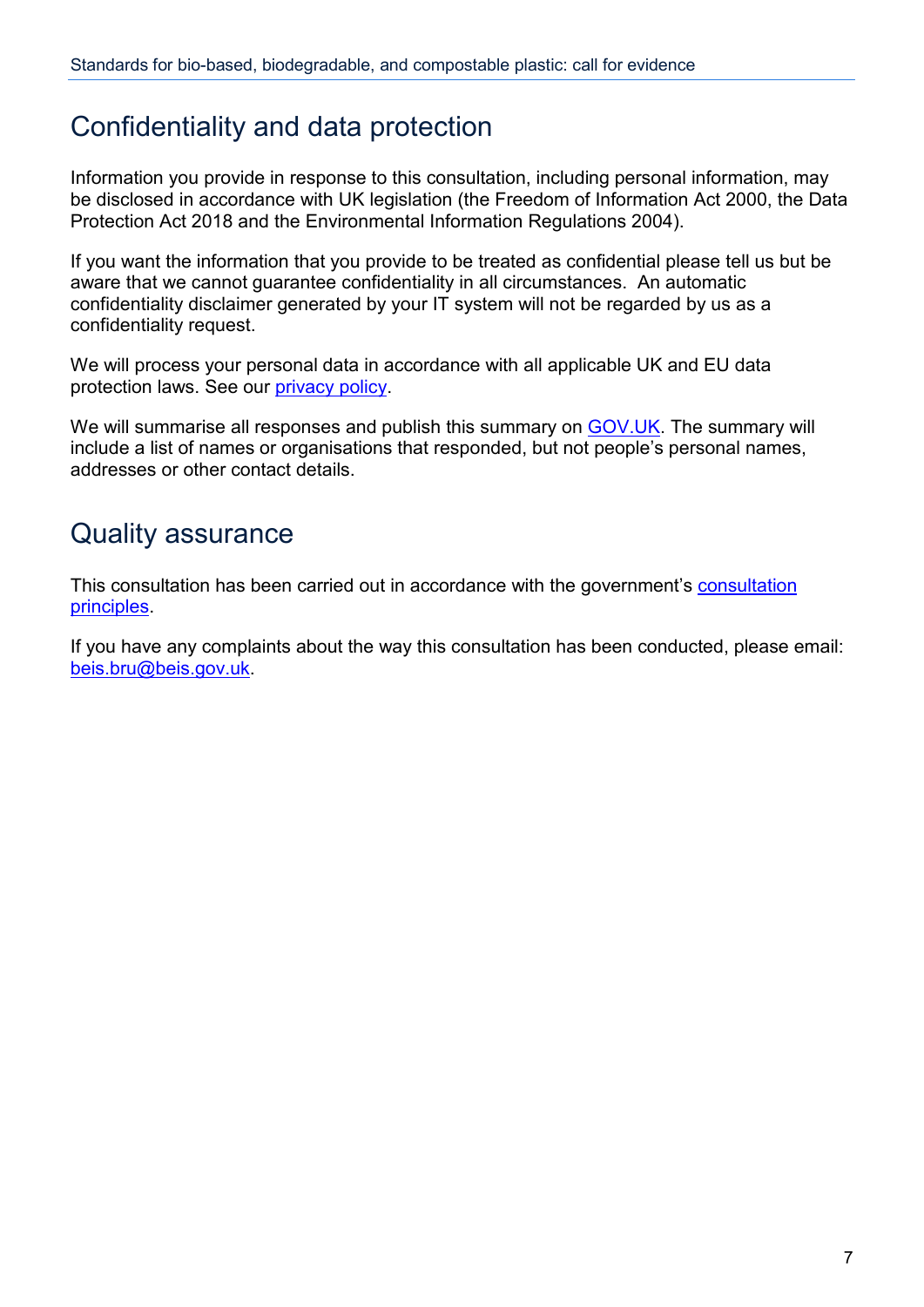## <span id="page-7-0"></span>The Issue

### **Definitions**

- 1.1There is often conflation between the terms 'bio-based', 'biodegradable' and 'compostable' so this call for evidence proceeds with the following definitions:
- 1.2**Bio-based plastics** are made using polymers derived from plant-based sources such as starch, cellulose, or lignin. Bio-based plastics can be engineered to be biodegradable, equally they can be made to function exactly like conventional fossilbased plastic (i.e. to have the same durability).
- 1.3**Biodegradable plastics** can be broken down into water, biomass, and gasses such as carbon dioxide and methane. Biodegradability depends on environmental conditions such as temperature, humidity, microorganisms present, and oxygen.
- 1.4**Compostable materials** are a sub-set of biodegradable plastics that break down safely into water, biomass and gasses under composting conditions. Industrial composting conditions are the most optimal: temperatures of  $55-70^{\circ}$ C, high humidity and oxygen. Materials that break down in industrial composters may not break down under home composting conditions.[1](#page-7-1)
- 1.5Bio-based and biodegradable plastics have a wide range of diverse applications. Biobased plastics can be engineered to function exactly like fossil-based plastics, the only difference being that they are derived from non-fossilised biological organisms such as plants rather than petrochemicals.
- 1.6Biodegradable plastics on the other hand behave differently to conventional plastics, and can be either fossil-based or bio-based. A biodegradable plastic is intended to break down in a particular environment in a safe and timely manner. This could prove useful in specific circumstances where it is hard to recover the material for recycling, or when that material could otherwise enter the recycling stream but cannot be recycled due to contamination. This would therefore prevent a fossil-based plastic being landfilled, incinerated, or littered – where it will persist for an extended period of time. There are also materials that are designed from the outset to biodegrade in horticultural/soil environment (e.g. tree guards, mulch films) and marine environments (e.g. nets and lines).

### Policy Intent/Purpose of the Call for Evidence

- 1.7This call for evidence focuses on bio-based, biodegradable, and compostable plastics whilst also considering a range of policy interests and the wider environmental landscape, including:
	- a. **Clean Growth, including growing the bioeconomy:** Ensuring the UK has a manufacturing industry that can develop and thrive in a low carbon future

<span id="page-7-1"></span> <sup>1</sup> For a more detailed examination on the different types of plastic, you can read more in this 2018 report from WRAP: Understanding plastic packaging [and the language we use to describe it](http://www.wrap.org.uk/sites/files/wrap/Understanding%20plastic%20packaging%20FINAL.pdf)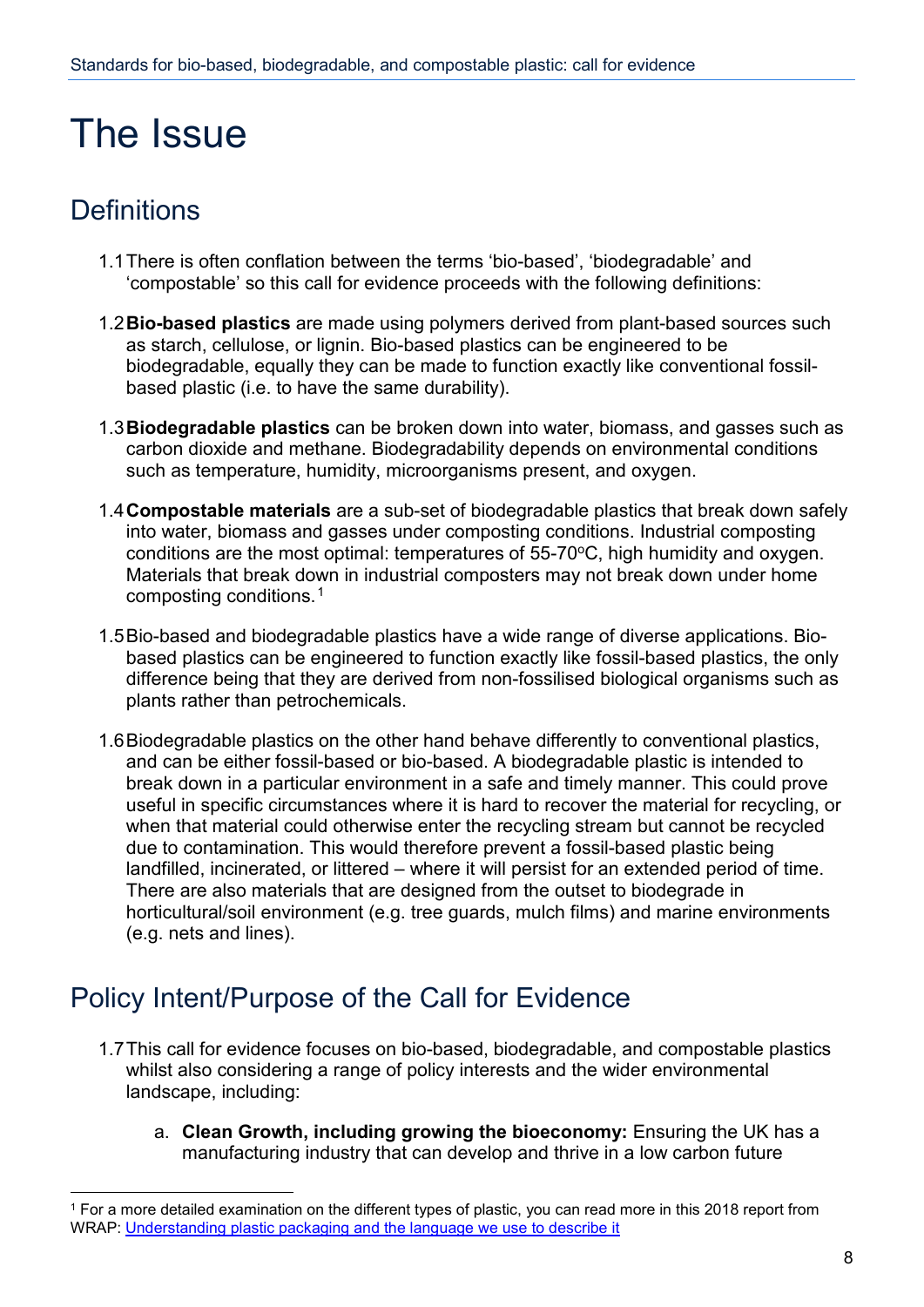economy, which could include replacing traditional fossil-based plastics with biobased alternatives where recycled material is not available.

- b. **Circular economy:** Ensuring any new materials entering the marketplace are compatible with a more circular economy in which we keep resources in use for as long as possible, maximising the value we get from them, and recovering and regenerating them at end of life.
- c. **Environmental protection:** Reducing the amount of plastic used and the environmental impact of that which is used, in both terrestrial and marine environments.
- d. **Citizen clarity:** Ensuring that the information provided to citizens is clear and helpful to enable people to make informed decisions about how they manage waste.
- 1.8A Defra-commissioned review conducted in 2015 concluded that more work needed to be carried out in order to assess whether a viable standard could be created for biodegradable plastic.<sup>[2](#page-8-0)</sup> The government is therefore concerned, in the absence of agreed standards and/or due to shortcomings in those that do exist, that claims about the biodegradability of plastic-based products cannot be verified. This may lead to further confusion in the marketplace; increased levels of consumption; and even environmental harm at, and after, plastics are disposed of if left unchecked.
- 1.9For example, a recent study conducted by Plymouth University showed that some 'biodegradable' plastic bags remained intact up to three years after entering the soil or the marine environment.<sup>[3](#page-8-1)</sup> If these products do not properly biodegrade then they may continue to persist in the form of microplastics when they begin to break down. Although further research is required to establish the full environmental impacts of microplastics, there is an emerging body of evidence showing that they may pose risks to human and animal health as well as the natural environment.
- 1.10 We have also observed a growing interest in the use of bio-based plastics and the potential benefits that they may offer in comparison to conventional fossil-based plastics. As these new innovations garner further attention, it is imperative to provide clarity on the potential trade-offs, both positive and negative, on the environmental claims surrounding both bio-based and biodegradable plastics to prevent unintended consequences from their adoption.

#### Area of Focus

1.11 This call for evidence will help us consider the benefits of reviewing, updating, or developing one or more standards for biodegradable, bio-based, and/or compostable plastics - should the evidence suggest that doing so would help to address the potential issues outlined above. Such standards could include plastics that are biodegradable in any environment, including marine and/or other uncontrolled conditions. Of interest also

<span id="page-8-0"></span><sup>&</sup>lt;sup>2</sup> Defra (2015) [Review of standards for biodegradable plastic carrier bags](https://assets.publishing.service.gov.uk/government/uploads/system/uploads/attachment_data/file/485904/carrier-bag-biodegradable-report-2015.pdf)

<span id="page-8-1"></span><sup>3</sup> [https://www.plymouth.ac.uk/news/biodegradable-bags-can-hold-a-full-load-of-shopping-three-years-after-being](https://www.plymouth.ac.uk/news/biodegradable-bags-can-hold-a-full-load-of-shopping-three-years-after-being-discarded-in-the-environment)[discarded-in-the-environment](https://www.plymouth.ac.uk/news/biodegradable-bags-can-hold-a-full-load-of-shopping-three-years-after-being-discarded-in-the-environment)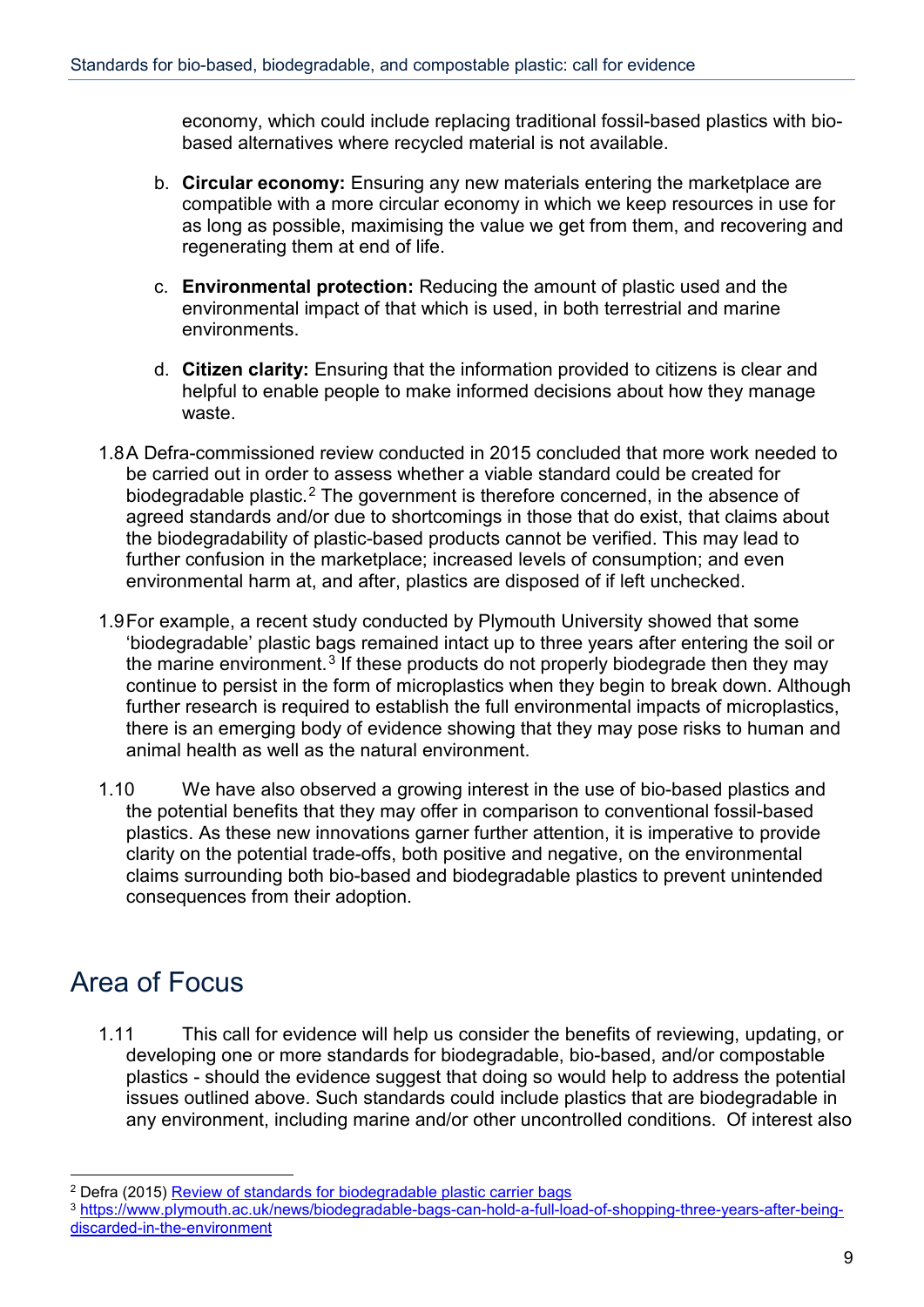is the relative toxicity of bio-based and biodegradable plastics when compared to fossilbased plastics and their lasting effects on the environment and human health.

1.12 It also seeks strong evidence to evaluate the overall sustainability and wider impacts of biodegradable, compostable, and bio-based plastics. This could include considering whether the feedstocks for such products, including land use and any resources required to produce them, could be more effectively used for other purposes, such as food production. These could be compared to the resource use (fossil fuels) required to produce conventional plastics.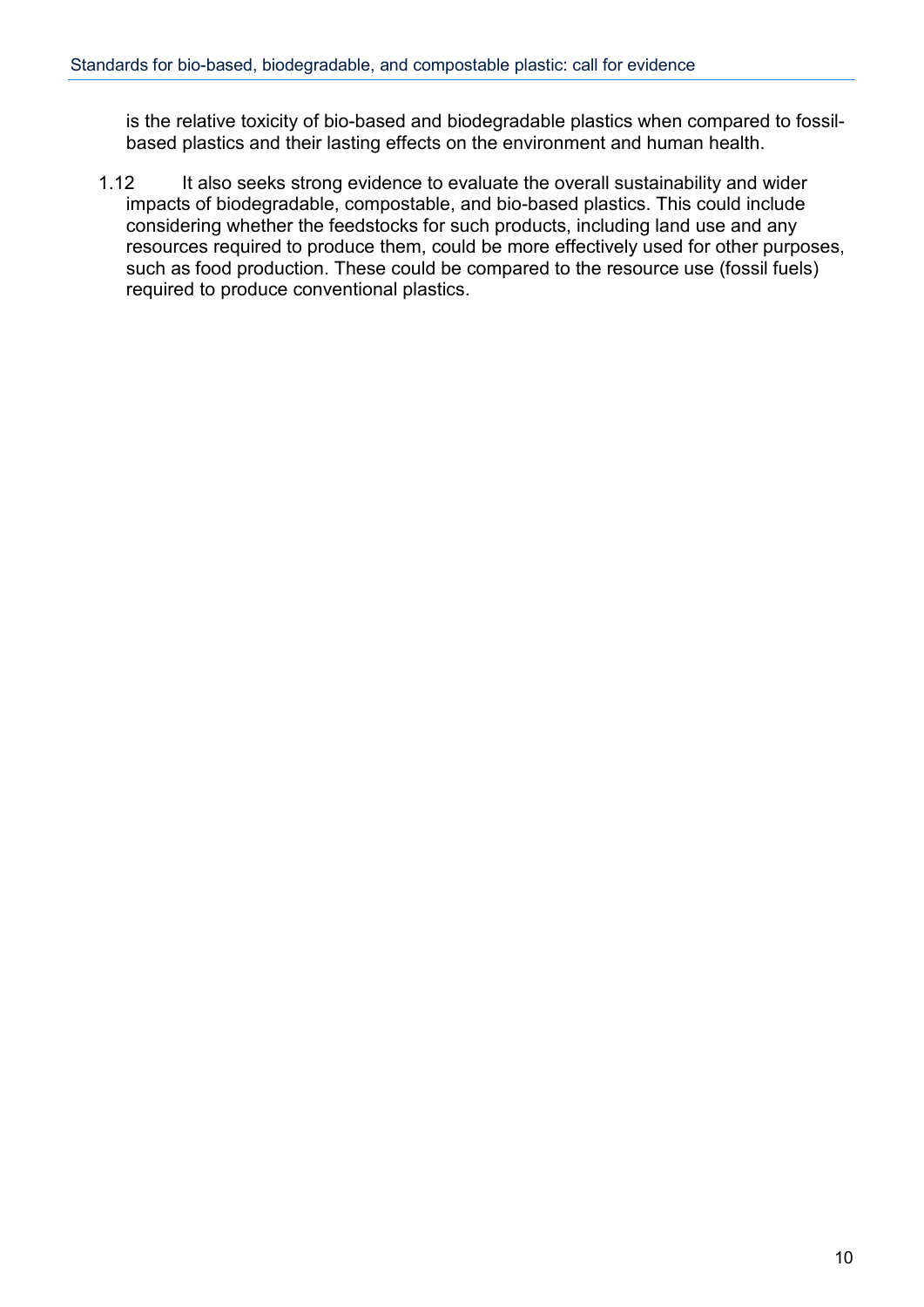## <span id="page-10-0"></span>Bio-based Plastics

- 2.1We want to develop a stronger evidence base regarding the greenhouse gas and wider environmental impacts of bio-based plastics, especially when compared to conventional plastics or other alternative materials. It is generally understood that using biomass instead of fossil fuel as a feedstock has the potential to reduce the carbon intensity of a product and potentially leave a smaller environmental footprint.
- 2.2More evidence is needed, however, to ascertain whether development of bio-based plastics could have unintended consequences, such as causing the adoption of land to grow feedstock that could otherwise have been used to grow food.
- 2.3We welcome recommendations as to whether standards, certification criteria, and/or other approaches would provide reliable assurance of the sustainability of bio-based plastics placed on the market (see Chapter 6).

- **1. Government has made clear that we want to eliminate all avoidable[4](#page-10-1) plastic waste and to move towards a more circular economy. What role, if any, is there for biobased plastics to play in achieving the outcomes listed in paragraph 1.7? How could the circularity of these materials be reflected or measured? What is the evidence in support of your view?**
- **2. With regards to their environmental impact, and particularly greenhouse gas emissions, what quantitative evidence is available on the environmental impacts of producing bio-based plastics and managing them at end of life? How does the evidence compare to conventional fossil-based plastics?**
- **3. If an accurate comparison between the environmental impacts of bio-based and conventional fossil-based plastics cannot be made at present, what barriers exist to making this comparison and what knowledge gaps would need to be addressed to enable us to do so?**
- **4. Bio-based plastics currently make up a relatively small proportion of the market, representing around £50m GVA[5.](#page-10-2) What, if any, are the barriers preventing innovative bio-based products from succeeding in the marketplace?**
- **5. The potential impacts of bio-based plastics on waste processing are covered in Chapter 7. What other potential unintended consequences could arise as a result of a growth in use of bio-based plastics?**

<span id="page-10-1"></span> <sup>4</sup> Our working definition of 'avoidable' plastic waste is when the plastic could have been reused or recycled; when a reusable or recyclable alternative could have been used instead; or when it could have been composted or biodegraded in the open environment.

<span id="page-10-2"></span><sup>5</sup> NNFC Market Perspective: Bio-based and Biodegradable Plastic in the UK: April 2018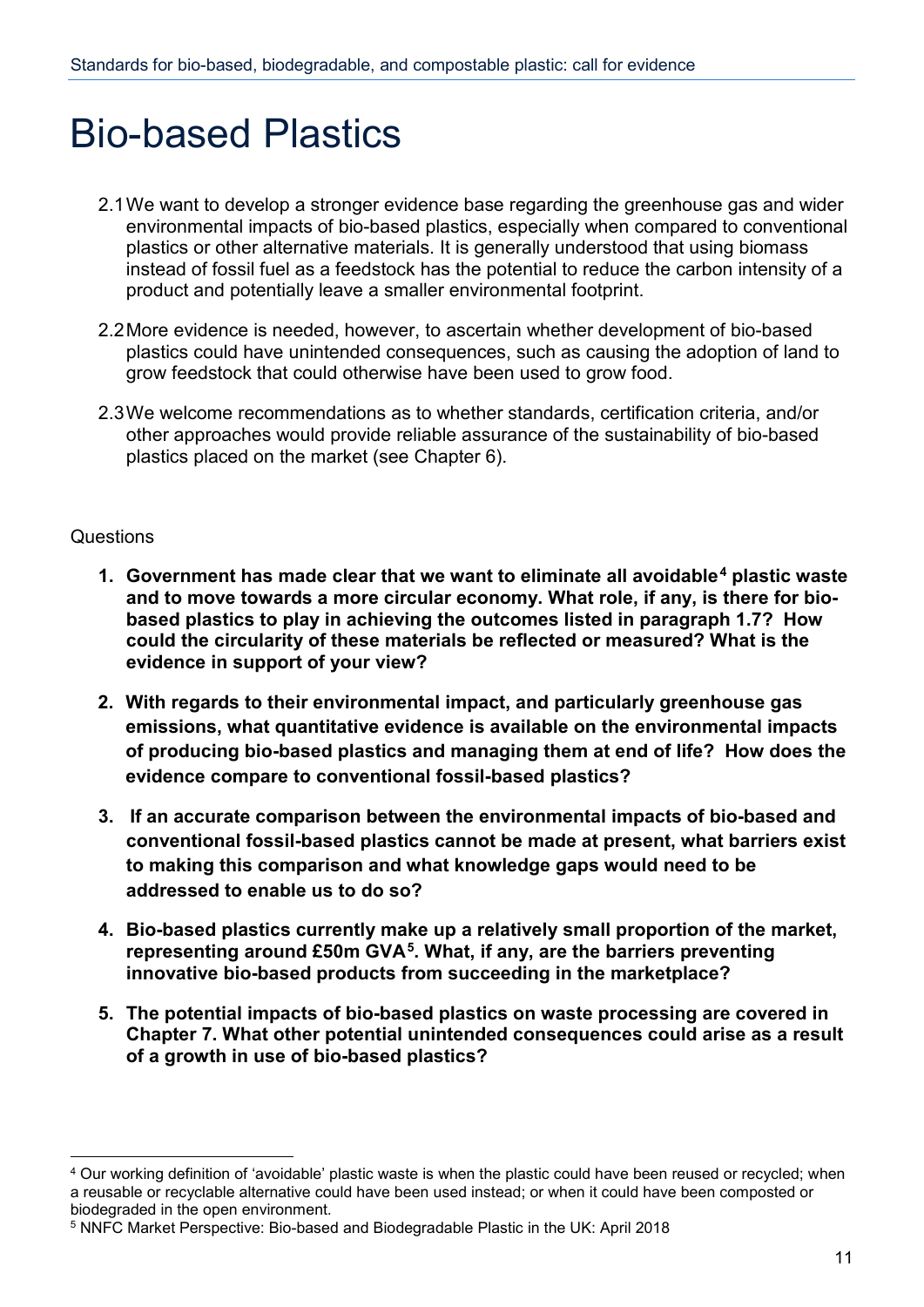## <span id="page-11-0"></span>Biodegradable Plastics

- 3.1Plastics littered or "escaping" from controlled waste systems can accumulate in a wide range of environments, often after having been carried significant distances, which can have devastating effects on habitats and wildlife.
- 3.2Intact and partially degraded plastic can alter ecosystems in a number of very different ways, potentially posing numerous threats to the environment and wildlife. Moreover, there may be some cases where the products of biodegradation could be more harmful than the original piece of plastic itself, for example if they form microplastics which are much more difficult to remove from the open environment. Concerns also exist around the impact that biodegradable plastics could have on the move towards a circular economy and whether they impact adversely when entering managed waste streams such as recycling and composting.
- 3.3Innovative solutions could help reduce the environmental impacts of plastics if disposed of in the right way. However, Defra's own research<sup>[6](#page-11-1)</sup> and a number of international studies have concluded that there is currently insufficient evidence to support any claim that the widespread uptake of biodegradable plastics would increase resource efficiency, reduce waste, or tackle plastic pollution.<sup>[7](#page-11-2)</sup>
- 3.4 Some biodegradability standards exist<sup>[8](#page-11-3)</sup> for plastics in freshwater environments, although many of these relate to wastewater treatment situations. Many in the industry view marine environments as some of the most difficult in which to evaluate and achieve biodegradability, because of their varying levels of nutrients, oxygen, and temperature. There is also a terrestrial issue to consider, with challenges such as soil health and the effect that microplastic could have on terrestrial life (such as worms).
- 3.5At present our understanding is that there is an insufficient range of authorised toxicity tests within existing standards, in particular to ascertain the degree of toxicity of biodegrading plastics and the impact of microplastic particles in both terrestrial and marine environments. To some extent this is also true for conventional nonbiodegradable plastics and, more generally, our understanding of the degradability of plastics in terrestrial and aquatic environments is limited.
- 3.6The government is keen to understand the viability of developing effective biodegradable plastics and of robust testing methodologies to verify the ability for plastics to biodegrade. Issues of particular concern are:
	- a. **Fate and biodegradation of plastics:** to improve understanding of the degradation of biodegradable plastics in the natural environment, and to clarify rates of decomposition to include a particular timescale for decomposition;
	- b. **Environmental impact:** to improve understanding of the potential harm caused through the transport, accumulation, and degradation of biodegradable products

<span id="page-11-1"></span><sup>&</sup>lt;sup>6</sup> Defra (2015) [Review of standards for biodegradable plastic carrier bags](https://assets.publishing.service.gov.uk/government/uploads/system/uploads/attachment_data/file/485904/carrier-bag-biodegradable-report-2015.pdf)

<span id="page-11-2"></span><sup>&</sup>lt;sup>7</sup> Ellen MacArthur Foundation (2017), The new plastics economy: rethinking the future of plastics & catalysing [action,](https://www.ellenmacarthurfoundation.org/publications/the-new-plastics-economy-rethinking-the-future-of-plastics-catalysing-action) EU Commission (2019): [Science for Environment Policy](http://ec.europa.eu/environment/integration/research/newsalert/pdf/biodegradable_plastics_appropriate_end_of_life_options_environmental_concerns_526na3_en.pdf)

<span id="page-11-3"></span><sup>8</sup> See iBioIC (2019) [A Review of Standards for Biodegradable Plastics](https://www.gov.uk/government/consultations/standards-for-biodegradable-compostable-and-bio-based-plastics-call-for-evidence)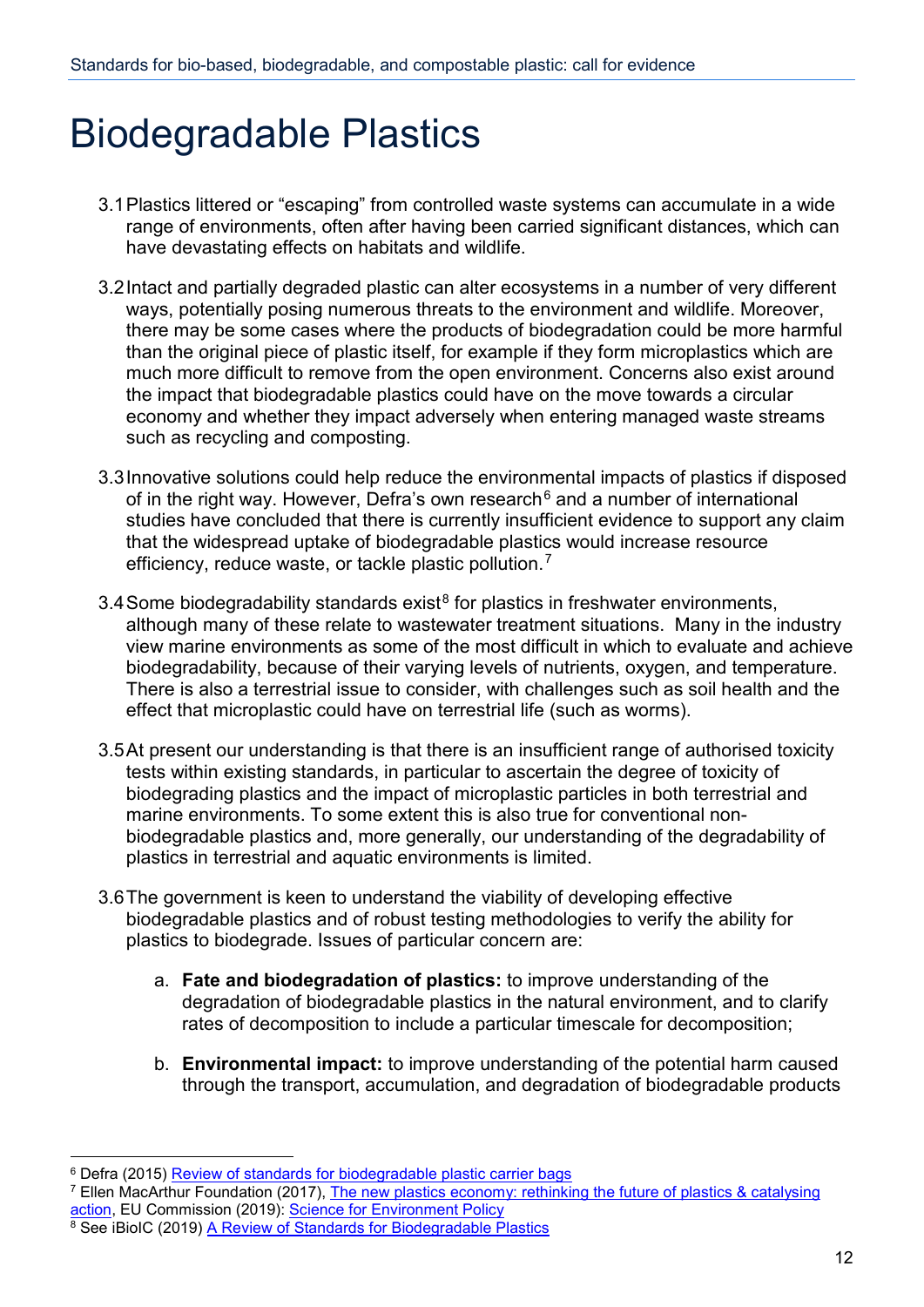and their fragments in various environments, including uncontrolled environments, as compared to harm caused by non-biodegradable plastics;

- c. **Impact on waste recycling and other forms of recovery:** to improve understanding of any potential problems caused by biodegradable plastics within the recovery streams (including recycling). This should take into account potential solutions to these issues and comparison to the impacts nonbiodegradable plastics have upon other recycling and recovery waste streams;
- d. **Threshold for biodegradation:** to establish the basis for inclusion of a test result threshold for deciding that a plastic has fully biodegraded or will do so, and the potential inclusion of additional tests to ensure full biodegradation in the natural environment relative to the application for which it is designed.

- **6. Government has made clear that we want to eliminate all avoidable plastic waste and to move towards a more circular economy. What role, if any, is there for biodegradable plastics to play in achieving the outcomes listed in paragraph 1.7? How could the circularity of these materials be reflected or measured? What is the evidence in support of your view?**
- **7. With existing technology and materials, what would be the minimum timeframe for complete biodegradation (breaking down to nothing but water, biomass, and gasses, such as carbon dioxide or methane) for plastics designed to biodegrade? We would particularly welcome an assessment in the following environments:**
	- o **Deep Sea**
	- o **Surface of the Sea**
	- o **Freshwater**
	- o **Beach**
	- o **Soil – surface**
	- o **Soil – lightly buried**
	- o **Landfill**
	- o **Industrial composting**
	- o **Home composting**
- **8. What evidence is available of direct impacts of biodegradable waste plastics on biodiversity, ecosystems, and the natural environment in the short-term (over the degradation period of the item), and in the long term (including cumulative effects)?**
- **9. To what extent, if at all, can the existing evidence be used to extrapolate the degradation rate of plastics in different environments (e.g. in surface water vs deep sea, etc.)?**
- **10.What testing regimes/methodologies are you aware of that could verify that biodegradable plastics completely degrade (breaking down to just water, biomass, and gasses, such as carbon dioxide or methane) in the open**  environment<sup>[9](#page-12-0)</sup> instead of simply fragmenting into microplastics? If not, what are **the key challenges to establishing such a test?**

<span id="page-12-0"></span><sup>9</sup> By open environment we refer to outside of the waste management system, including, but not limited to, marine, freshwater, coastal, and/or agricultural environments.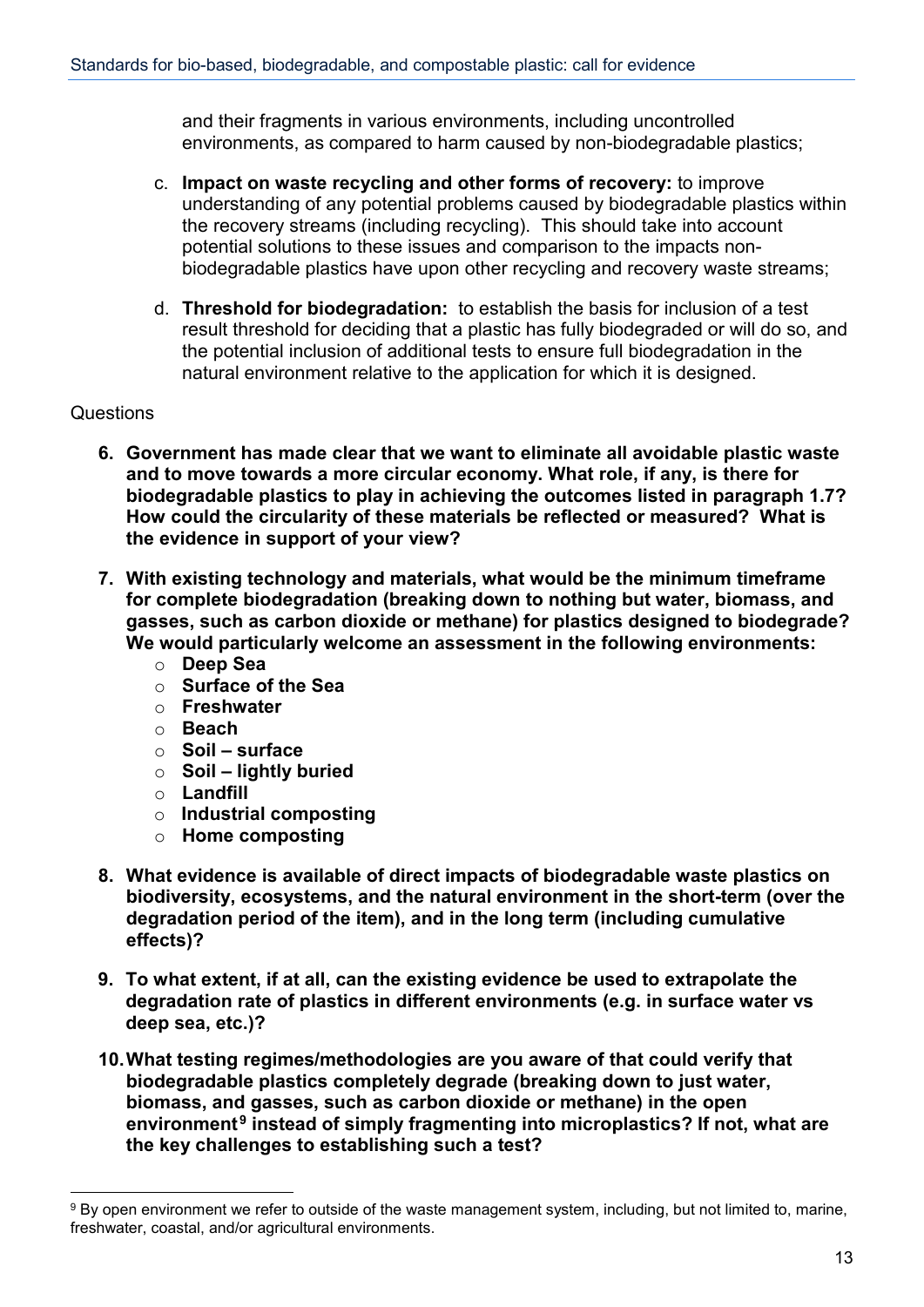- **11.Would such testing regimes/methodologies be applicable to plastics which contain prodegradant agents intended to aid the biodegradation process[10](#page-13-0)? We are particularly interested in any evidence established in the last three years.**
- **12.What evidence, if any, is available to quantify the differing environmental impacts of compostable plastics when they "escape" and then degrade in the open environment?**
- **13.The potential impacts of biodegradable plastics on waste processing are covered in Chapter 7. What other potential unintended consequences could arise as a result of a growth in use of biodegradable plastics?**

<span id="page-13-0"></span><sup>&</sup>lt;sup>10</sup> Such plastics are typically referred to as oxo-degradable or oxo-biodegradable plastics. These are typically conventional (fossil-based) plastics, such as High Density Polyethylene (HDPE), which include additives designed to promote the oxidation of the material to the point where it becomes brittle and fragments. This may then be followed by biodegradation by bacteria and fungi at varying rates depending on the environment.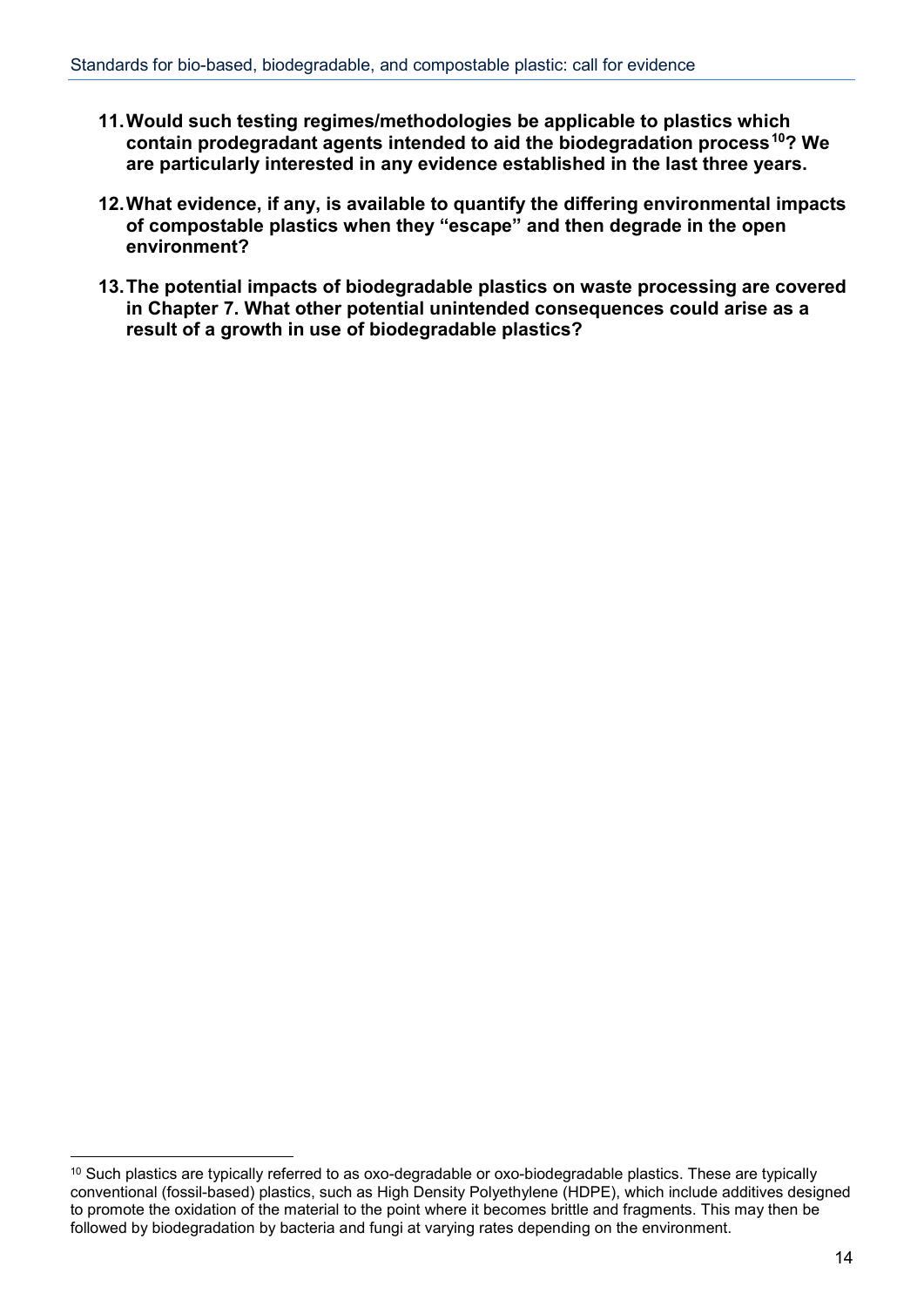### <span id="page-14-0"></span>Compostable Plastics

- 4.1 There are a number of existing standards<sup>[11](#page-14-1)</sup> that cover compostable materials for both packaging and other applications. Some relate only to industrial scale composting and others cover those materials which are capable of being treated in home composting systems.
- 4.2We are interested in evidence on how these standards are used and where their strengths and weaknesses lie. Key to ensuring that these standards are useful to industry is to better understand how labelling of compostable materials that comply with these standards is perceived by the public and how the labelling used affects the way in which compostable materials are consigned for recycling or disposal in the home (see chapter 6).
- 4.3We also seek robust evidence on the impact of compostable materials when they are included in conventional plastic recycling or recovery operations, and on the impacts that non compostable plastics have upon food and garden waste collections. This includes the costs of extraction, disposal, and the pollution caused to soil and water (See chapter 7).

- **14.What evidence, if any, is available regarding the suitability of the existing industrial and home composting[12](#page-14-2) standards? We welcome any suggestions on how these standards could be adapted to current and future needs, if necessary.**
- **15.To what extent, if at all, would a home composting standard that covers all home composting techniques, equipment and environments in the UK be possible? If so, would it be a desirable system to adopt?**
- **16.The potential impacts of compostable plastics on waste processing are covered in Chapter 7. What potential unintended consequences could arise as a result of a growth in use of compostable plastics?**

<span id="page-14-1"></span><sup>&</sup>lt;sup>11</sup> See iBioIC (2019) [A Review of Standards for Biodegradable Plastics](https://www.gov.uk/government/consultations/standards-for-biodegradable-compostable-and-bio-based-plastics-call-for-evidence)

<span id="page-14-2"></span> $12$  Existing home composting standards are international, rather than UK-specific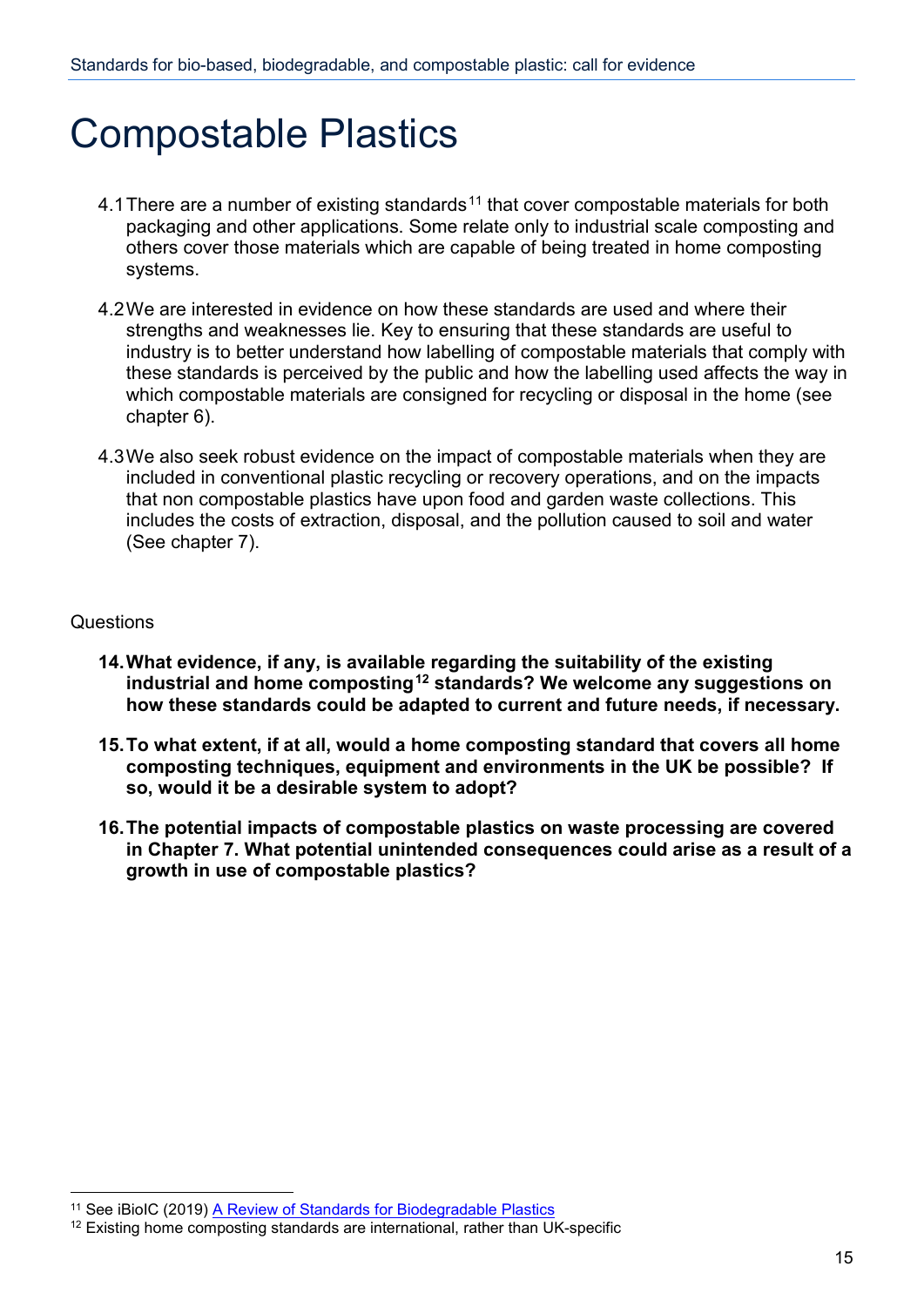## <span id="page-15-0"></span>Existing and Potential Biodegradability **Standards**

5.1 Product standards are developed through national and international standardisation authorities, and there are various operational relationships between such bodies. For example, the British Standards Institution are required to adopt standards authorised by the the European Committee for Standardization, but are not required to adopt standards authorised by the International Organization for Standardization. International standards can provide a wider basis for trade, but could struggle to provide a specification appropriate for biodegradability in the variable open environments found across the world.

5.2 Biodegradable plastic standards should be designed to ensure that the potential risks to the open environment and to the waste industry are avoided or, where appropriate, minimised, whilst allowing room for innovation both in the materials and products used as well as within the waste sector itself.

5.3 Many biodegradability standards require that any extrapolation from laboratory tests to the field is demonstrated with appropriate evidence in addition to that provided through the standard. For example, one testing guidance document (ASTM D6954) cautions that, "…the results of any laboratory exposure in this guide cannot be directly extrapolated to actual disposal environments; confirmation to real world exposure is ultimately required as with all ASTM International standards". However, biodegradability technical standards committees have not so far produced detailed guidance on how to utilise standardised biodegradability test methods in the context of the open environment.

- **17.A list of currently active biodegradability standards and test methods for all plastic materials in soil, marine and waste water environments is included in the report 'A Review of Standards for Biodegradable Plastics'[13.](#page-15-1) Are there other relevant standards or test methods for those circumstances that you are aware of that do not appear on this list?**
- **18.What areas, if any, would require improvement in existing standards to strengthen their effectiveness? To what extent, if at all, would the development of new standards for biodegradability constitute a viable alternative? What is the evidence in support of your view?**
- **19.When dealing with biodegradation, what are the advantages and disadvantages of producing standards? We would welcome your thoughts in relation to the production of standards at the following levels:**
	- **National**
	- **Regional**
	- **International**

<span id="page-15-1"></span><sup>&</sup>lt;sup>13</sup> See iBioIC (2019) [A Review of Standards for Biodegradable Plastics](https://www.gov.uk/government/consultations/standards-for-biodegradable-compostable-and-bio-based-plastics-call-for-evidence)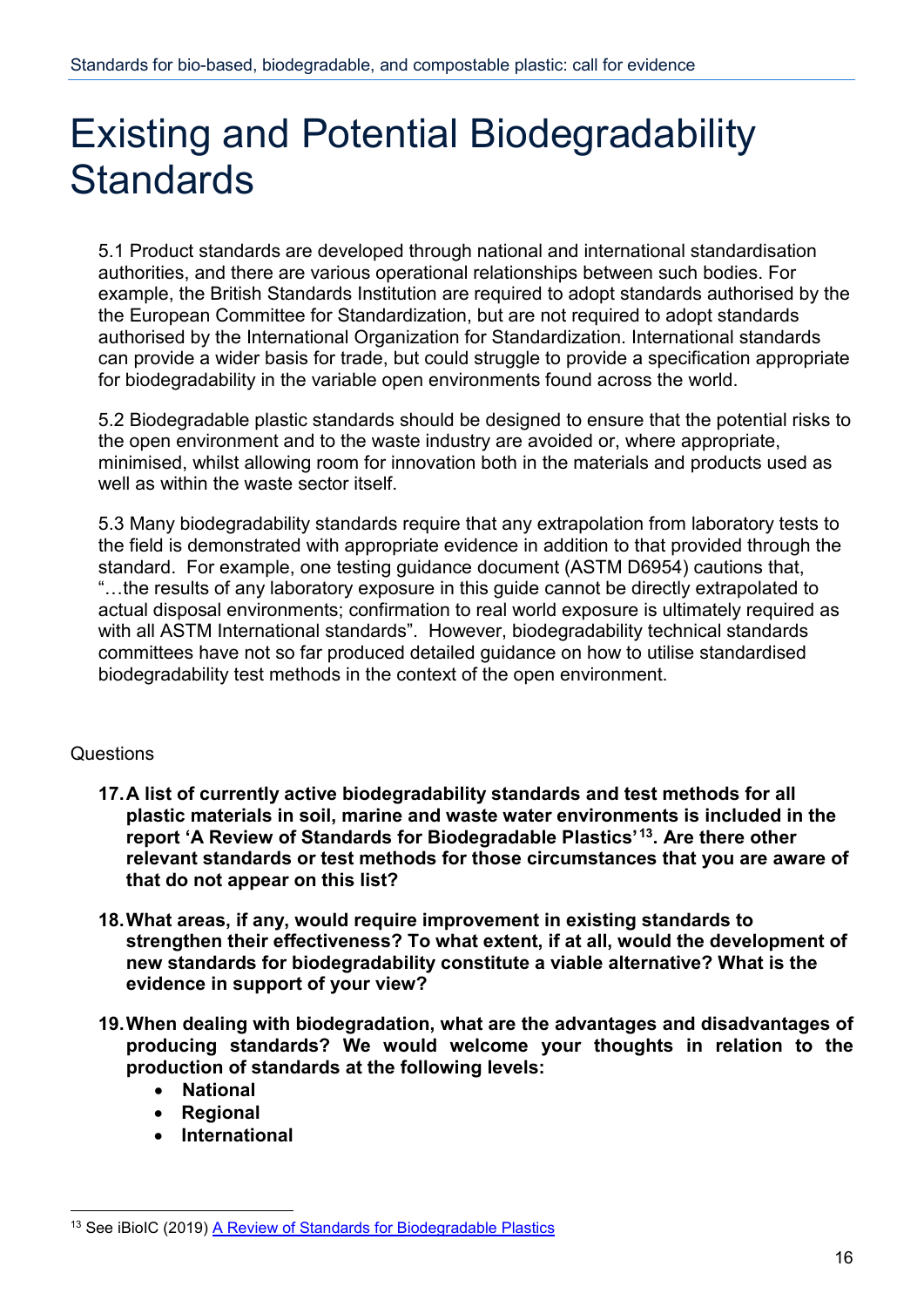- **20.Are you aware of any past or current work on a national, regional or international level to implement biodegradability standards?**
- **21.To what extent, if at all, could biodegradability standards be beneficial for specific products (such as carrier bags) or product forms (for example those that with current technology are typically too contaminated to be mechanically recycled once disposed of)?**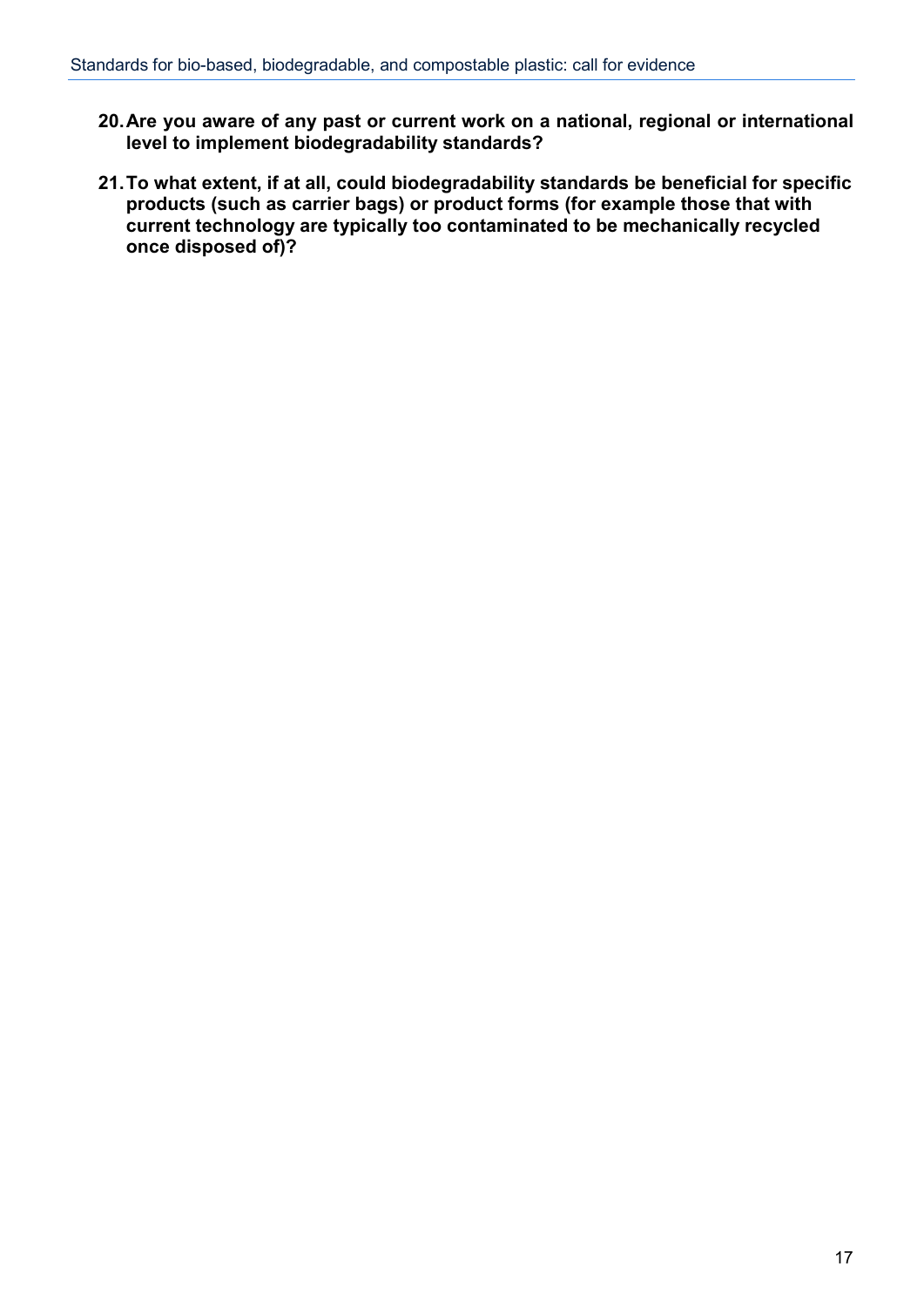## <span id="page-17-0"></span>Certification and Labelling

6.1 Proper labelling and communication of the right messages are essential aspects of informed consumer decision-making, and certification systems already exist for some types of biodegradable products. However, there can be uncertainty over compliance especially if it is by self-certification.

6.2 Feedback from industry has suggested that items labelled as biodegradable do not always meet the relevant criteria, leading to confusion on the market. Standards, or more robust criteria lists, could better ensure items placed on the market really do biodegrade, if correctly complied with.

- **22.What standards, labelling, and/or certification schemes are currently in place to determine the level of bio-based content in bio-based plastics?**
- **23.To what extent, if at all, should current labelling requirements be changed to produce new suitable standards?**
- **24.To what extent, if at all, should specific labelling rules apply to bio-based plastics to certify their proportion of bio content – either to better inform consumers or for any other reason?**
- **25.What evidence, if any, is available on the impacts that biodegradability certification and labelling systems may have on consumers' behaviour towards the disposal of items carrying such labels?**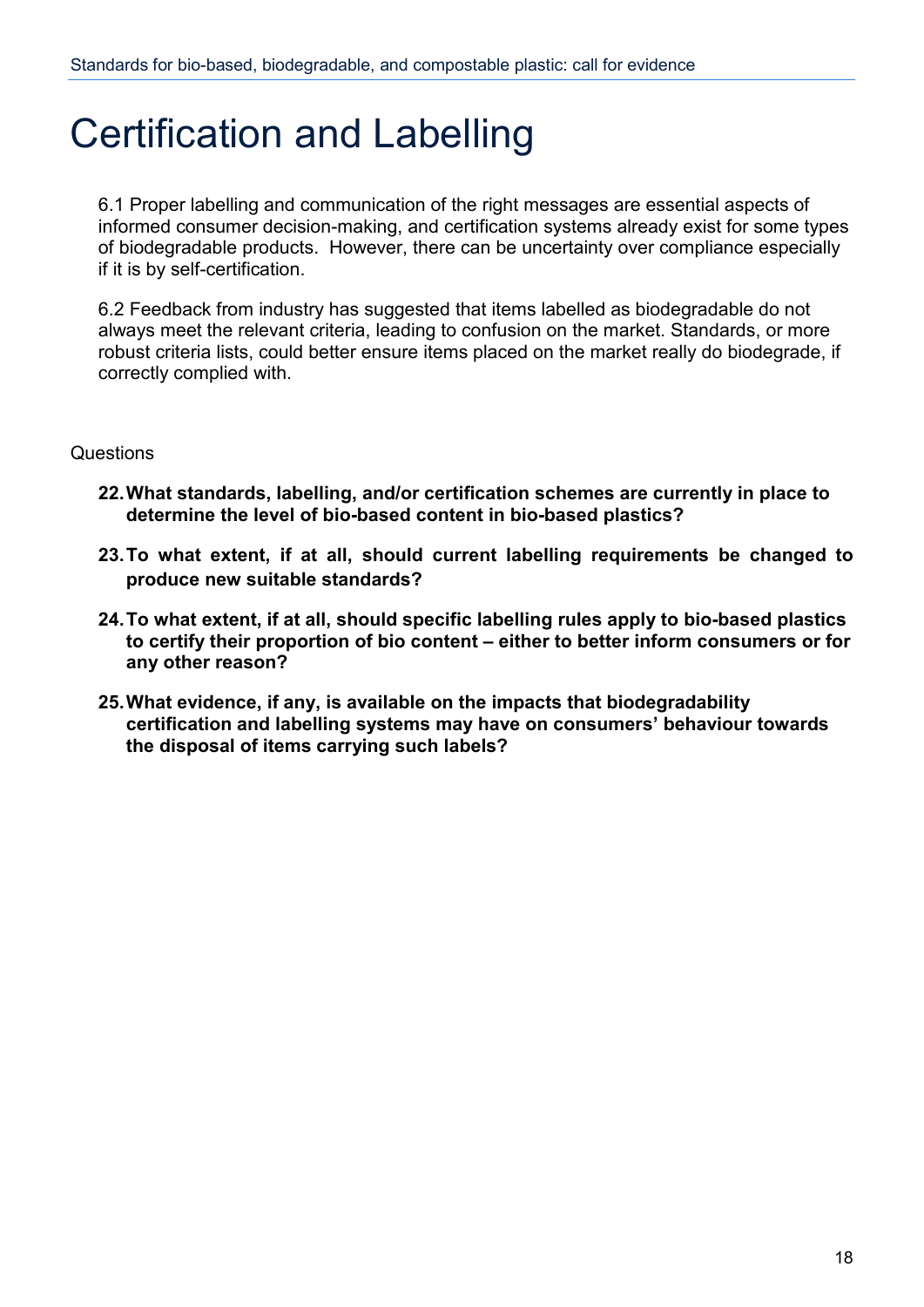### <span id="page-18-0"></span>Impacts on Waste Processing

7.1 Developments in this area must take careful consideration of the impact that new materials and functional qualities will have on the waste system. As highlighted above, the incorrect disposal of novel materials can have significant impacts on the quality of recyclate and the generation of pollution if they are put in the wrong waste stream or are erroneously handled.

7.2 There are four distinct areas for consideration here, based on industry feedback:

- a. Novel or other incompatible plastics can cause problems during reprocessing, for example by clogging extruders or impeding proper control of the melt conditions.
- b. They may also cause weaknesses in recycled products and/or cause them to be less durable.
- c. Even if recycling is preferable over energy recovery and disposal to landfill, understanding the impact of bio-based, biodegradable, or compostable plastics in anaerobic digestion plants, in-vessel composters or energy from waste processes is also important.
- d. We need to better understand whether the quality and safety of outputs from solid waste recovery and recycling processes (such as compost or digestate) would be impacted by an increase in the amount of bio-based and biodegradable plastic in waste streams.

7.3 Evidence and an indication of its robustness is required to assess the impacts and address the following questions:

- **26.What, if any, evidence is available to demonstrate the impact that biodegradable (including compostable) plastics have in the current waste management system, including on the quality and safety of composts and digestates? Does the existing evidence allow to estimate the monetary value of this impact?**
- **27.What, if any, evidence is available on the behaviour of bio-based plastics compared to conventional fossil-based plastics in the current waste management system?**
- **28.How, if at all, would waste collection systems need to be adapted to accommodate the niche introduction of biodegradable plastics?**
- **29.How, if at all, would waste collection systems need to be adapted to accommodate the mass introduction of biodegradable plastics?**
- **30.How do anaerobic digestion, composting, and energy-from-waste operators currently manage compostable plastics in areas where food waste is collected in bags/liners?**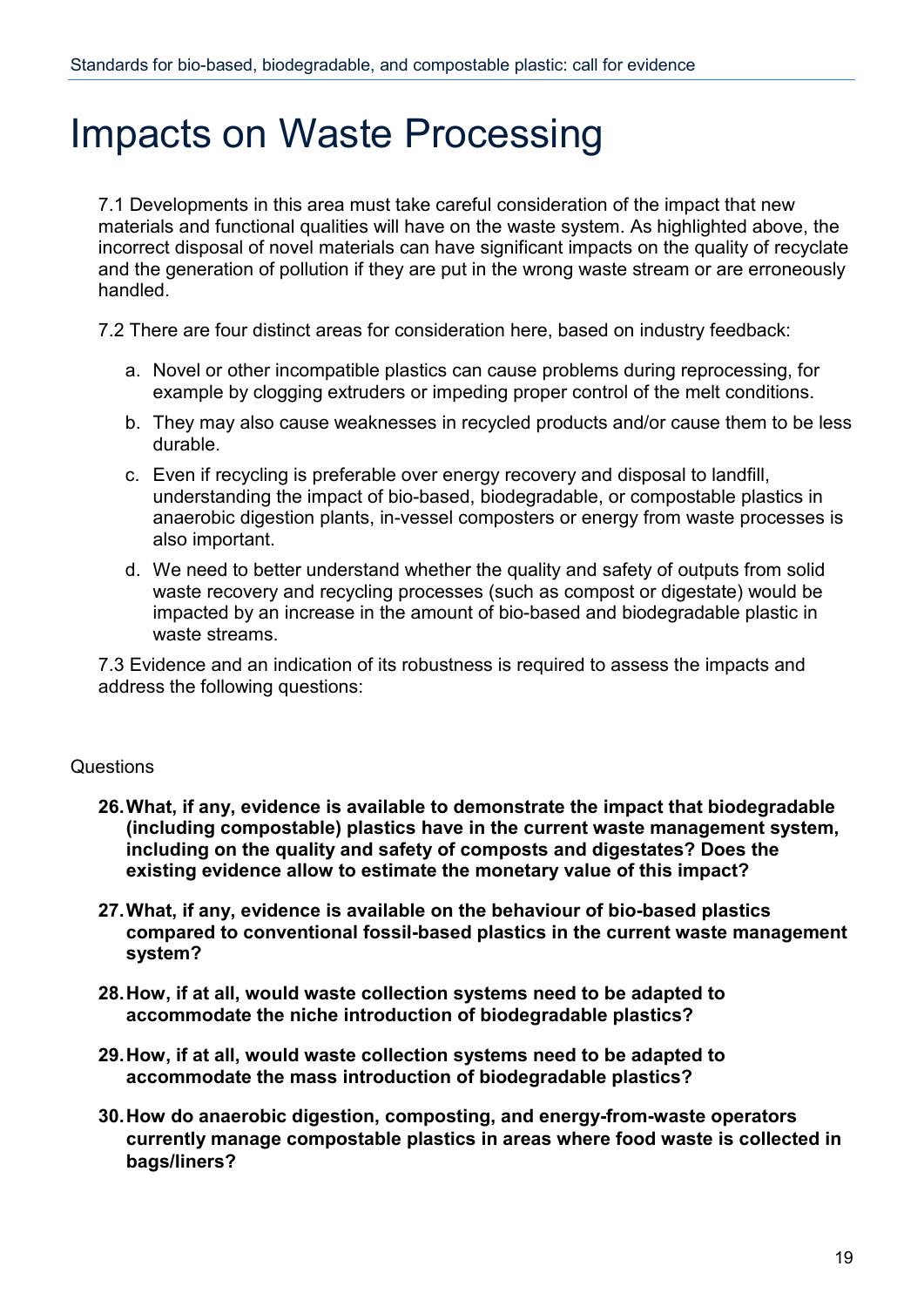### <span id="page-19-0"></span>Other related issues

8.1 Respondents are welcome to provide any further evidence or information that would help inform the demand, benefits and / or implications of standards for bio-based and biodegradable plastics.

**31.Is there any other information or evidence related to this topic that government should be aware of?**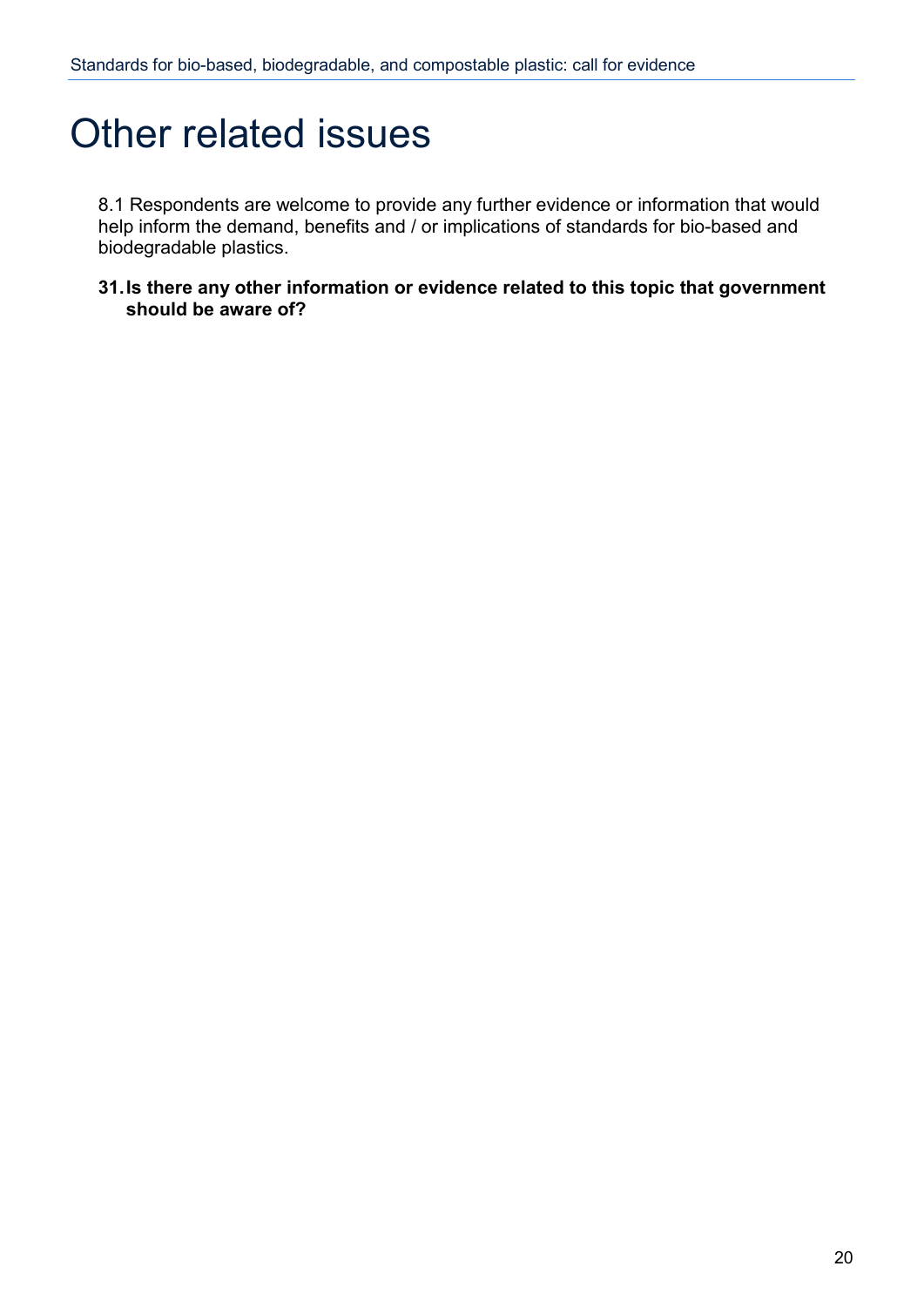## <span id="page-20-0"></span>Next Steps

The information gathered through this Call for Evidence will allow government to build up a more comprehensive view on the demand, benefits and implications of standards for bio-based and biodegradable plastics. Further details will be set out in the Government Response to this call, and will include ongoing engagement with relevant stakeholders.